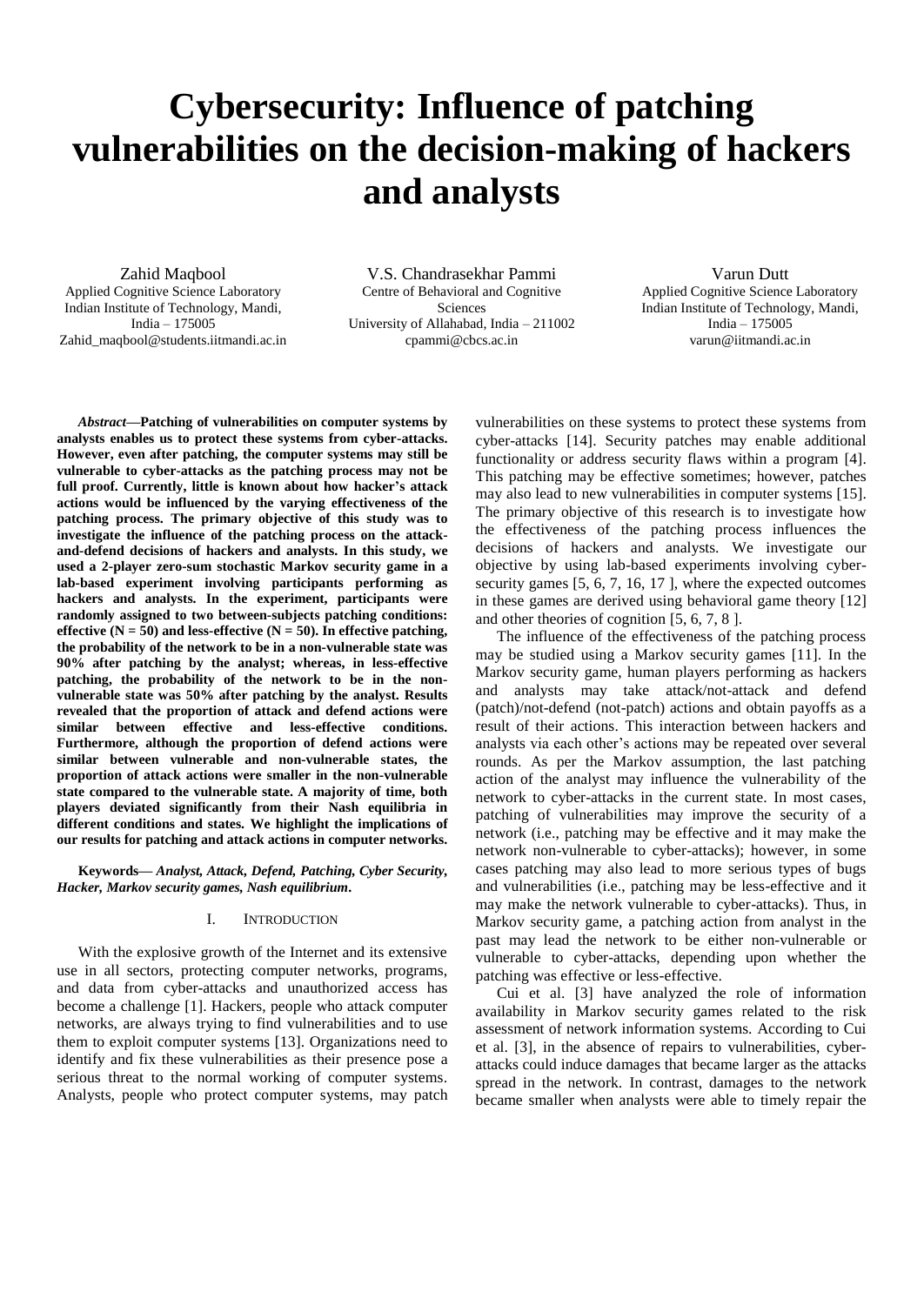vulnerabilities present in the network. These findings are consistent with the idea of network behaving according to the defenders' last actions in Markov security games. Cui et al. [3] derived predictions about the Nash equilibria using mathematical simulation techniques; however, research that empirically evaluates the Nash predictions in games involving human players is still lacking in literature. In this paper, using Markov security games in lab-based experiments, we attend to this literature gap and study how the effectiveness of the patching process influences analyst's and hacker's decision actions.

In literature on cognition, Instance-based Learning Theory (IBLT) [5, 6, 7, 8], a theory of decisions from experience in dynamic environments, has been shown to be successful in accounting for decisions of participants performing as hackers and analysts [6, 7, 8, 9]. In this paper, we used IBLT to derive our expectations for the decisions of participants performing as hackers and analysts in Markov security games, where the patching process is either effective or less-effective.

According to IBLT, hackers and analysts possess cognitive limitations on memory and recall and these players rely on recency and frequency of available information to make decisions. Therefore, the application of IBLT to the analyst's and hacker's experiential decisions in Markov security games will help us explain how these decisions are impacted by the effectiveness of patching process as well as how these decisions deviate from their Nash proportions on account of limitations upon memory and recall.

In what follows, we first introduce the Markov security game and the Nash proportions for attack and defend (or patch) proportions in this game. Next, we state our expectations based upon IBLT and test these expectations in a lab-based experiment involving Markov security games. Finally, we discuss our experimental results and the implications of these results for the patching and attack actions in computer networks.

#### II. THE MARKOV SECURITY GAME

The Markov security game (see Figure 1) [2, 3] is conceptualized as a repeated 2 x 2 zero-sum game. The game is played between two players, a hacker and an analyst. The objective for both players in the game is to maximize individual payoffs when the game is played repeatedly over several rounds (where the end-point is unknown to participants). Each player has two different actions to repeatedly choose between. For the hacker, the actions include attack (a) and not-attack (na); whereas, for the analyst, the actions include defend (d) and not-defend (nd). Attack actions correspond to attacking a computer network; whereas, defend actions correspond to patching computers on the network. When the game is used in the laboratory, one human player is randomly assigned to be the hacker and the other human player is assigned to be the analyst.

As shown in Figure 1A, there are two possible network states for a given set of actions available to participants performing as hackers and analysts, vulnerable (*v*) and notvulnerable  $(nv)$ . In the *v* state, the probability of hacker being

able to penetrate into the network is very high while as in nonvulnerable state the probability of hacker being able to penetrate into the network is low. The transition between the *v* and *nv* states is determined by the analyst's last action (*d* or *nd*). If the analyst chooses to patch computers on the network (i.e., initiate a *d* action) in a round *t*, then this patching action likely increases the network's probability of being in the *nv* state in round  $t+1$ . In contrast, if the analyst does not initiate a patching action (i.e., the analyst decides to take a *nd* action) in a round *t*, then this lack of patching likely increases the network's probability of being in the *v* state in round *t+1*.

The transitions from state *v* to state *nv* or from state *nv* to state  $\nu$  depend on the effectiveness of the patching process: effective or less-effective. If the patching is effective, then the probability of transiting from the state *nv* to the state *v* is small (~ 0.1) and the probability of transiting from state *v* to state n*v* is large  $($   $\sim$  0.8). In contrast, if the patching is less-effective, then the probability of transiting from state  $nv$  to state  $v$  and from state *v* to state *nv* are equal ( $\sim$  0.5). The probability value of each state in a round *t* is determined by the following Markov process:

Prob (t) = M (.) \* Prob (t -1) (1)

Where, M (.) refers to state-transition matrix (see Figure 1A for the state-transition matrices corresponding to different analyst actions). Prob  $(t)$  and Prob  $(t - 1)$  refers to probabilities of being in states  $v$  and  $nv$  in round t and t - 1 respectively. The probability of being in states *v* or *nv* at the start of the game is made equally likely  $(= 0.5)$ :

$$
Prob(1) = \begin{bmatrix} 0.5 \\ 0.5 \end{bmatrix} \qquad (2)
$$

Where, the 0.5 value in the first and second rows correspond to the probability of being in the *v* state and the *nv* state, respectively.

As shown in Figure 1B, there are separate sets of payoffs associated with each state *v* and *nv*, due to the combination of hacker's and analyst's individual actions. These payoffs form a zero-sum game, where the hacker's (analyst's) gains are greater when the state is  $v$  ( $nv$ ). For example, in the matrix for the state  $v$ , an  $a - d$  action results in a reward of 5 points for the analyst and a penalty of 5 points for the hacker (the hacker is caught by the analyst attacking the network). For a - nd action, analysts get -10 points and hackers get +10 points. Similarly, one could derive the payoff for other action combinations in Figure 1B. Upon comparing the matrices in states *v* and *nv*, one would find higher (lower) penalties and lesser (greater) benefits for the hacker (analysts) in the state *v* (*nv*).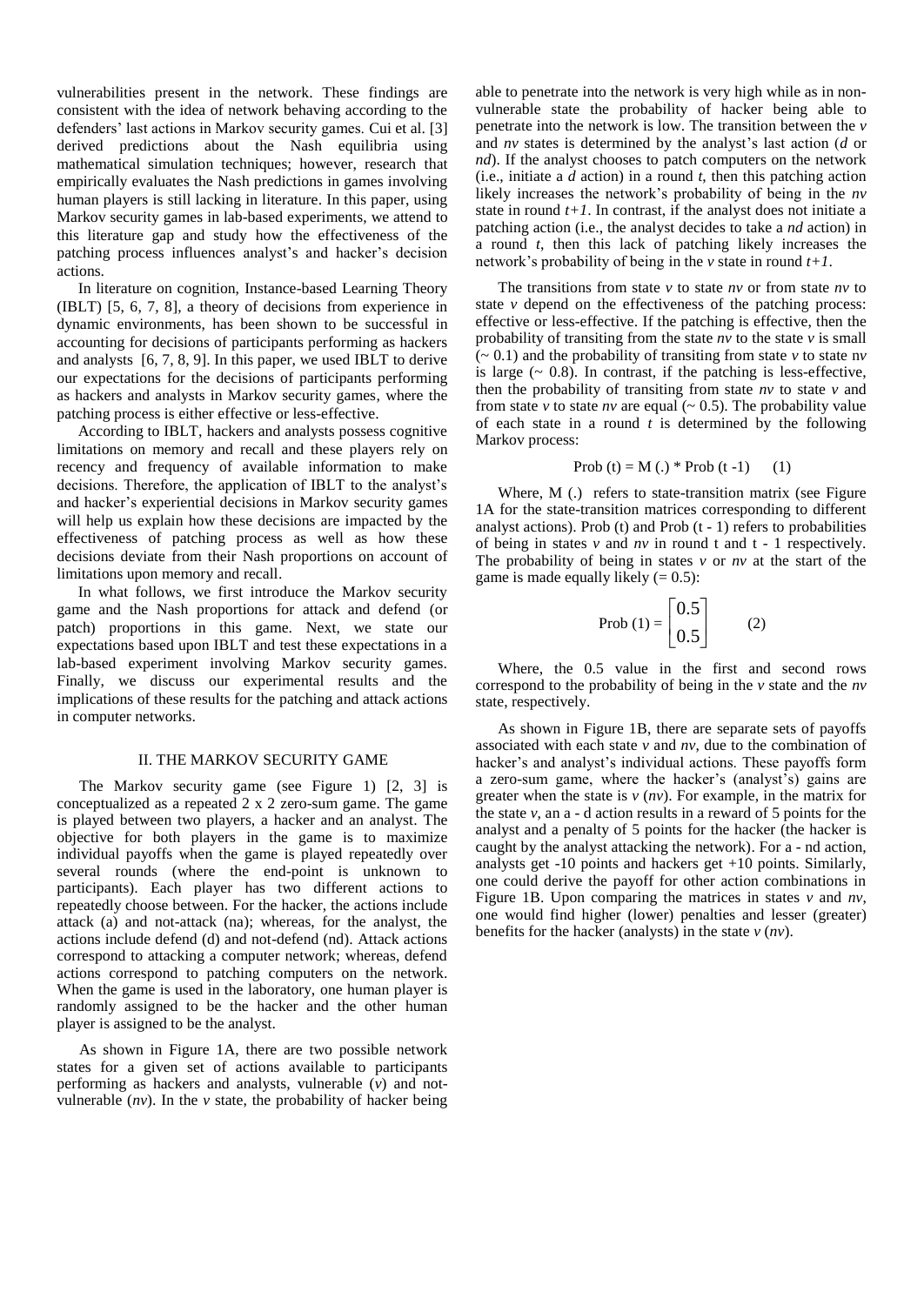(a) State Transition Matrices



Figure 1. Payoff and transition matrices in a Markov security game. (a) The state transition probability matrices showing transitions between non-vulnerable (*nv*) and vulnerable (*v*) states for both effective patching and lesseffective patching conditions. (b) The payoff matrices corresponding to *nv* and *v* states. In each cell, the first payoff is for the hacker and the second payoff is for the analyst.

Using the games in Figure 1B, we computed the mixed strategy Nash equilibria in the Markov security game for the *v* and *nv* states, respectively. Let p represents the proportion of attack actions and 1- p represents the proportion of not-attack actions. Similarly let q represents the proportion of defend actions and 1- q represent the proportion of not-defend actions

For Nash equilibria, the hackers and analyst would be indifferent between the payoffs resulting from their two actions. Thus, we get the following Nash proportions:

For the state *v*:

$$
3^*p - 2^*(1 - p) = -11^*p + 0 \text{ and } -3^*q + 11^*(1 - q) = 2^*q + 0 \tag{3}
$$
  

$$
\Rightarrow p = 1/8 \ (= 0.125) \text{ and } q = 11/16 \ (= 0.687)
$$

For the state *nv*:

$$
5 \cdot p \cdot 1 \cdot (1 - p) = -10 \cdot p + 0 \text{ and } -5 \cdot q + 10 \cdot (1 - q) = 1 \cdot q + 0 \tag{4}
$$

$$
\Rightarrow p = 1/16 \ (= 0.062) \text{ and } q = 5/8 \ (= 0.625)
$$

We used these Nash action proportions to compare against human action proportions in a lab-based experiment (reported ahead in this paper).

## II. EXPECTATIONS IN THE MARKOV SECURITY GAME

Although the rewards and penalties in the effective and less-effective patching cases are different in the Makov security game (see Figure 1B), the payoffs in these matrices are oriented in the same direction. Thus, across both matrices, the payoff for hackers and analysts are similar and these payoffs possess the same valance (positive or negative). According to IBLT, people maximize their perceived payoff across actions, which is determined by the blended values computed for different actions [5, 6, 7, 8]. As participants performing as hackers and analysts would face similar payoffs across the effective and less-effective patching cases, they would likely possess similar perceived payoffs in both cases. Thus, we expect similar proportion of attack and defend actions across both the effective and less-effective patching conditions. Furthermore, according to IBLT, overall, we expect human decisions to deviate from their Nash proportions. That is because human participants would possess cognitive limitations on memory and recall processes and human beings would tend to rely upon recency and frequency of outcomes to make their repeated decisions. The reliance upon recency and frequency processes would likely not allow participants to form optimal expectations for their actions, where these optimal expectations are determined by the Nash proportions for different actions. We test these expectations in a lab-based experiment next.

### II. EXPERIMENT

In this section, we report a lab-based experiment involving people performing as hackers and analysts in the Markov security game (Figure 1). We investigate how the effectiveness of the patching in the game influences the decisions of human players.

## *A. Experimental Design*

One hundred participants were randomly assigned to one of two between-subjects conditions: effective patching  $(N =$ 50) and less-effective patching ( $N = 50$ ). In each condition, 25 participants performed as hackers; whereas, 25 participants performed as analysts. The game in each condition was 50 rounds long and involved an interaction between participants performing as hackers and analysts in real time.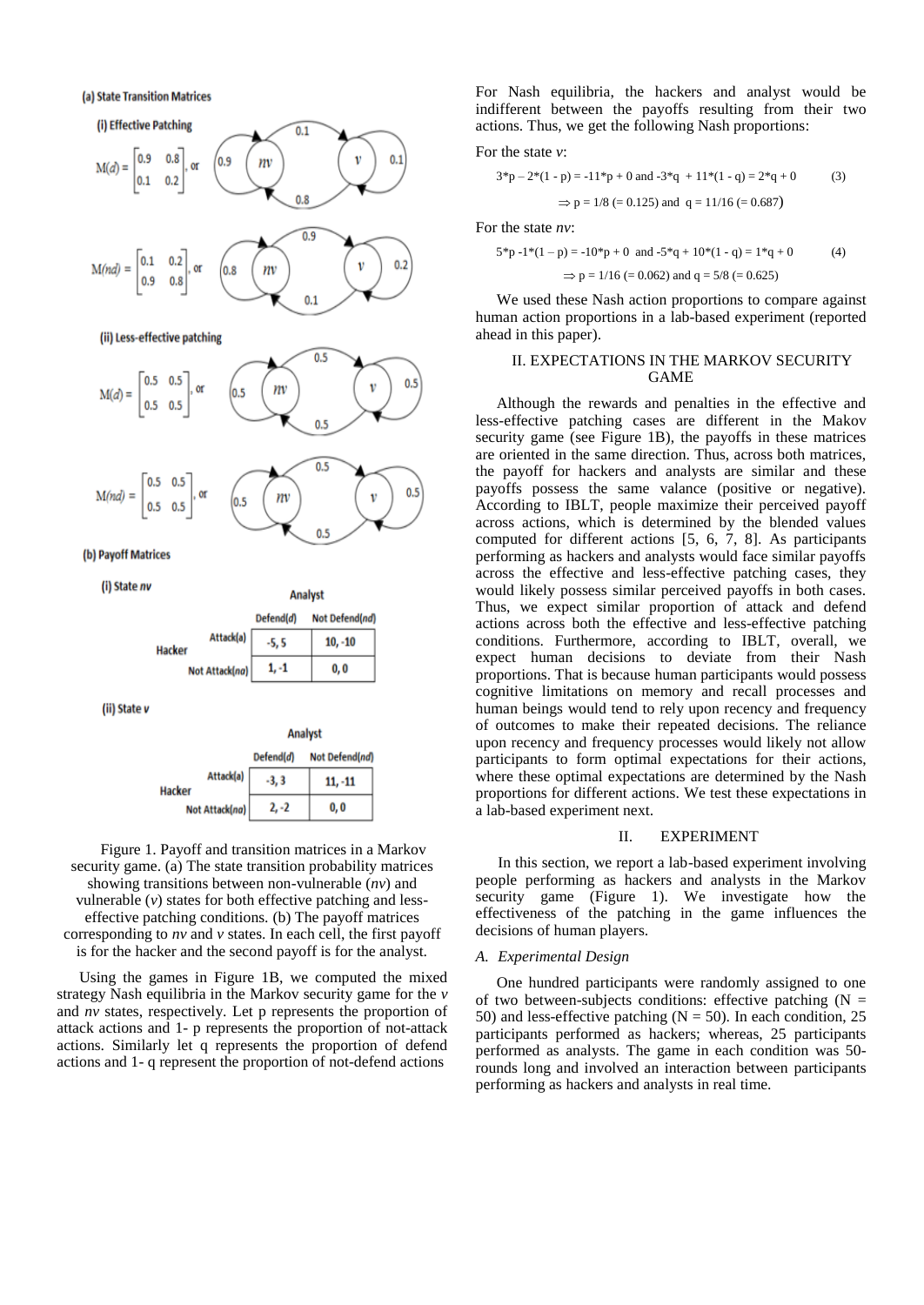





Figure 2. The graphical user interface shown to participants acting in the roles of hackers (A) and analysts (B) across different patching conditions.

Figure 2 shows the graphical user interface shown to participants acting in the roles of hackers (A) and analysts (B) across different conditions. As shown in Figure 2, in any round, participants were given the following feedback from the last round: actions chosen by them and their opponents, current payoffs obtained by them and their opponents, and total payoffs obtained by them since the start of the game. Both hackers and analysts were also provided with the payoff matrices resulting in different game states  $(v \text{ or } nv)$  and they were asked to choose between attack/not-attack and defend /not-defend actions in each round. These payoff matrices may change for both players from round-to-round on account of the network being in the *v* or *nv* state (the two payoff matrices are shown in Figure 1B).

For testing our expectations, we compared the proportion of attack and defend actions from human players across different conditions and states. Furthermore, we compared the proportion of attack and defend actions from human players across 5-blocks of 10-rounds each in different conditions and states. Also, we compared the human action proportions with the corresponding Nash action proportions (computed in equations 3 and 4). We used mixed-factorial ANOVAs for testing our expectations. Also, we performed *t*-tests to compare human and Nash proportions in different states and conditions. We used an alpha level of 0.05 and power level of 0.8 for all comparisons.

## *B. Participants*

Seventy-nine percent of participants were males. Ages ranged from 18 years to 30 years (Mean  $= 21.2$  years and standard seviation = 1.92 years). Participants were from different education levels: 74% participants were undergraduates and 26% were graduate students. All participants were from Science, Technology, Engineering, and Mathematics (STEM) backgrounds. Fourty-two percent participants were pursing degrees in computer-science and engineering, 38% participants were pursing degrees in electrical engineering, 18% participants were pursing degrees in mechanical engineering, and 2% participants were pursing degrees in basic sciences. Participants were asked to maximize their payoffs in a cyber-security game and were compensated a flat participation fee of INR 30  $($   $\sim$  USD 0.5 $)$ . In addition, participants could earn up to INR 20 based on their performance in the game. For calculating the performance incentive, a participant's final score in the game was converted to real money in the following ratio: 55 points in the game  $=$  INR 1.0. No participant took more than 20 minutes to finish the study.

# *C. Procedure*

Participant recruitment for the experiment was done through an email advertisement and participation was voluntary. Participants gave their written consent before starting their study and the study was approved by the ethics committee at the Indian Institute of Technology Mandi. Participants were given instructions about the goal in the cyber-security game (to maximize their total payoff) and they were told about the working of the game. As part of the instructions, payoff matrices as well as the set of actions possible were explained to participants. Questions in the instructions, if any, were answered before participants could start their study. Particpants possessed complete information about their own and their opponent's actions and payoffs in all conditions (the payoff matrices were given to both players). Participants could gain or lose points as the game continued. In a round, both participants decided their actions simultaneously and then received feedback about each other's actions and payoffs. After feedback, participants were asked to make the next trial's decision. Once the study ended, participants were thanked and given their participation fee.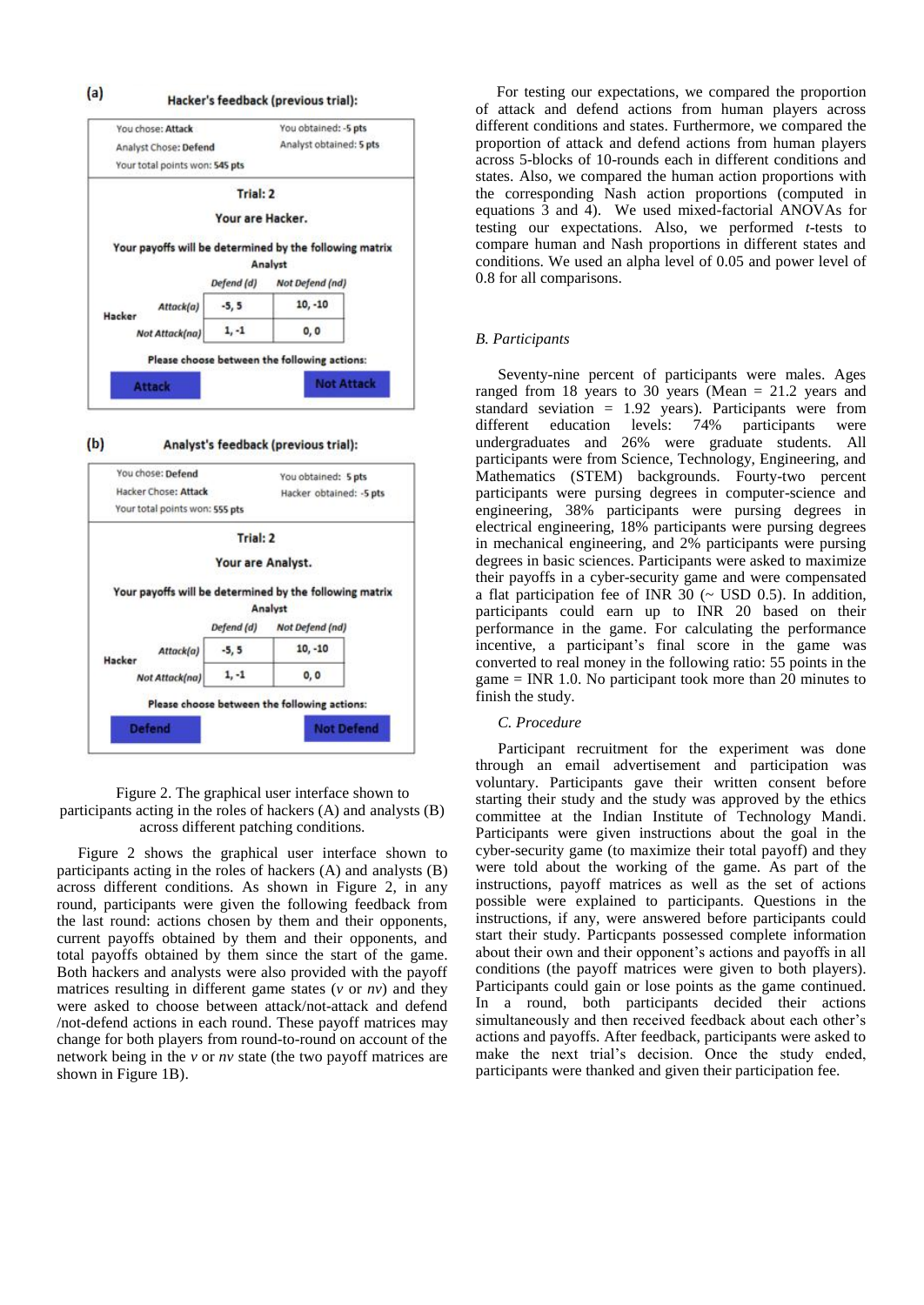# IV. RESULTS

## A. *Proportion of attack and defend actions across conditions*

We calculated the proportion of attack and defend actions in each patching condition (see Figure 3). As shown in Figure 3, for the hacker, there was no significant difference in the proportion of attack actions between the less-effective patching and the effective patching conditions  $(0.31 \sim 0.36)$ ;  $F(1, 49) = 0.32, p = .57, \eta p^2 = .007^1$ . Furthermore, for the analyst, there was again no significant difference in the proportion of defend actions between the effective patching and the less-effective patching conditions  $(0.67 \sim 0.69; F(1,$ 49) = 0.13,  $p = .71$ ,  $np^2 = .003$ ). Overall, these results are as per our expectations.



Figure 3. Proportion of attack and defend actions across the two conditions.

## *B. Proportion of attack and defend actions across states*

Next, we calculated the proportion of attack and defend actions across different *v* and *nv* states. As shown in Figure 4, the proportion of attack actions were significantly higher in the *v* state compared to the *nv* state  $(0.38 > 0.28; F(1, 98) =$ 5.70,  $p < .05$ ,  $np^2 = .08$ ). However, there was no significant difference between the proportion of defend actions between the *v* and *nv* states  $(0.65 \sim 0.71; F(1, 98) = 0.74, p = .39, \eta p^2$ =.002). Thus, the defend action proportions agree with our expectations and the attack action proportions do not agree with our expectations. Next, we compared the proportion of attack and defend actions with their Nash proportions in the two states. For hackers, the proportion of attack actions were significantly different from their Nash proportions across both the *v* and *nv* states (state *v*:  $t(49) = 10.34, p < .05, r = .82$ ; state *nv*:  $t(49) = 7.563$ ,  $p < .05$ ,  $r = .73$ ). For analysts, the proportion of defend actions were not significantly different from their Nash proportions in the *v* state ( $t(49) = -0.481$ ,  $p = .63$ ,  $r =$ .068) however, the proportion of defend actions were significantly different from their Nash proportion in the *nv* state  $(t(49) = 3.040, p < .05, r = .40)$ . Thus, overall, these results agree with our expectations.

-



Figure 4. Proportion of attack / defend actions across the states.

# *C. Proportion of attack and defend actions across patching conditions and states*

Furthermore, we also analyzed the proportion of attack and defend actions across the two patching conditions and the two network states (i.e., the interaction effect). Figure 5 shows the proportion of attack and defend actions across the patching conditions and states. For hackers, the interaction between conditions and states did not influence the proportion of attack actions  $(F(1, 98) = 0.72, p = .39, \eta p^2 = .007)$ . Similarly, for analysts, the interaction between conditions and states did not influence the proportion of defend actions  $(F(1, 98) = 0.69, p$  $= .41$ ,  $np^2 = .006$ ). Thus, overall, these results agree with our expectations. Next, we compared the proportion of attack and defend actions in different conditions and states with their Nash proportions. For hackers, the proportion of attack actions were significantly different from their Nash proportions across all conditions and states (effective patching and state  $v: t(49) =$ 12.43,  $p < .05$ ,  $r = .87$ ; effective patching and state *nv*:  $t(49) =$ 14.56,  $p < .05$ ,  $r = .90$ ; less-effective patching and state *v*:  $t(49) = 12.40$ ,  $p < .05$ ,  $r = .87$ ; and, less-effective patching and state *nv*:  $t(49) = 12.12$ ,  $p < .05$ ,  $r = .86$ ). Thus, these results for hackers agree with our expectations. For analysts, the proportion of defend actions was not significantly different from their Nash proportions in the *v* states across both effective and less-effective patching conditions (effective patching:  $t(49) = -1.95$ ,  $p = .06$ ,  $r = .26$ ; less-effective patching:  $t(49) = -1.34$ ,  $p = .18$ ,  $r = .18$ ). However, the proportion of defend actions was significantly different from their Nash proportions in the n*v* states across both effective and less-effective patching conditions (effective patching:  $t(49) = 3.76$ ,  $p < .05$ ,  $r = .28$ ; less-effective patching:  $t(49) =$ 5.53,  $p < .05$ ,  $r = .61$ ). Overall, these results agree with our expectations in the *nv* states, but not in the *v* state.

<sup>&</sup>lt;sup>1</sup> This refers to the effect size in the form of partial etasquared.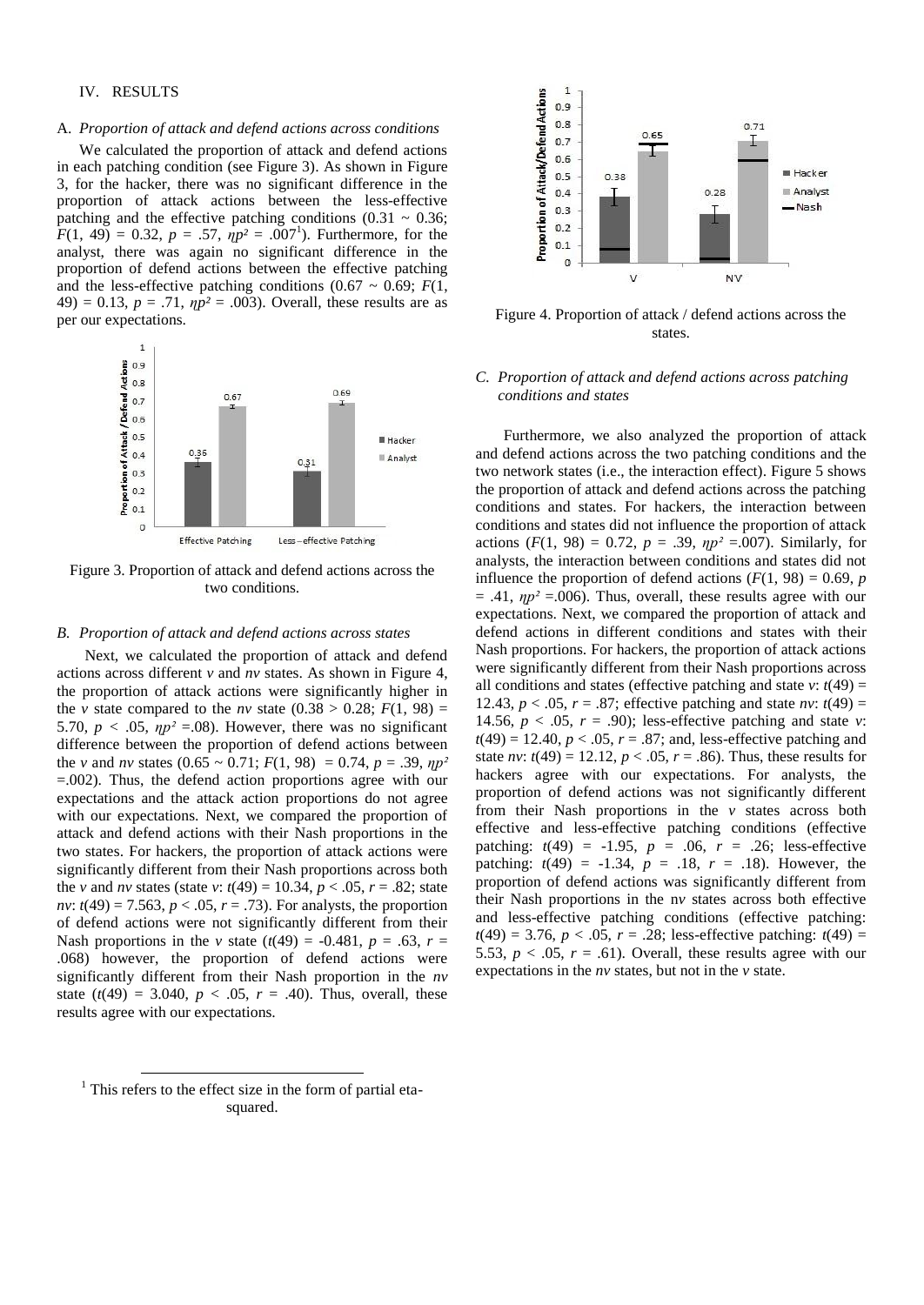

Figure 5. Proportion of attack/defend actions across the patching conditions and network states.

# *D. Proportion of attack and defend actions across blocks in different conditions and states*

Next, across both conditions, we calculated the average proportion of attack and defend actions across 5-blocks (consisting of 10-rounds) in different *v* and *nv* states. Figure 6a and 6b shows the proportion of attack actions across 5-blocks in both effective and less-effective patching conditions. We compared the proportion of attack actions across blocks between  $\nu$  state and  $nv$  state. For hackers in effective patching condition, there was no significant difference between the proportion of attack actions across blocks in the *v* state and *nv* state ( $F(4, 192) = 0.19$ ,  $p = .95$ ,  $np^2 = .004$ ). For hackers in less-effective patching condition, again, there was no significant difference between the proportion of attack actions across blocks in the *v* state and *nv* state ( $F(4, 192) = 1.01$ ,  $p =$ .40,  $np^2 = .020$ . Overall, these results agree with our expectations.





Figure 7a and 7b shows the proportion of defend actions across 5-blocks in both effective and less-effective patching conditions. We compared the proportion of defend actions across blocks between *v* state and *nv* state. For analysts in effective patching condition, there was no significant difference between the proportion of defend actions across blocks in the *v* state and *nv* state ( $F(4, 192) = 0.59$ ,  $p = .67$ ,  $np^2$ = .012). For analysts in less-effective patching condition, again, there was no significant difference between the proportion of defend actions across blocks in the *v* state and *nv* state  $(F(4, 192) = 1.25, p = .29, \eta p^2 = .024)$ . Overall, again, these results agree with our expectations.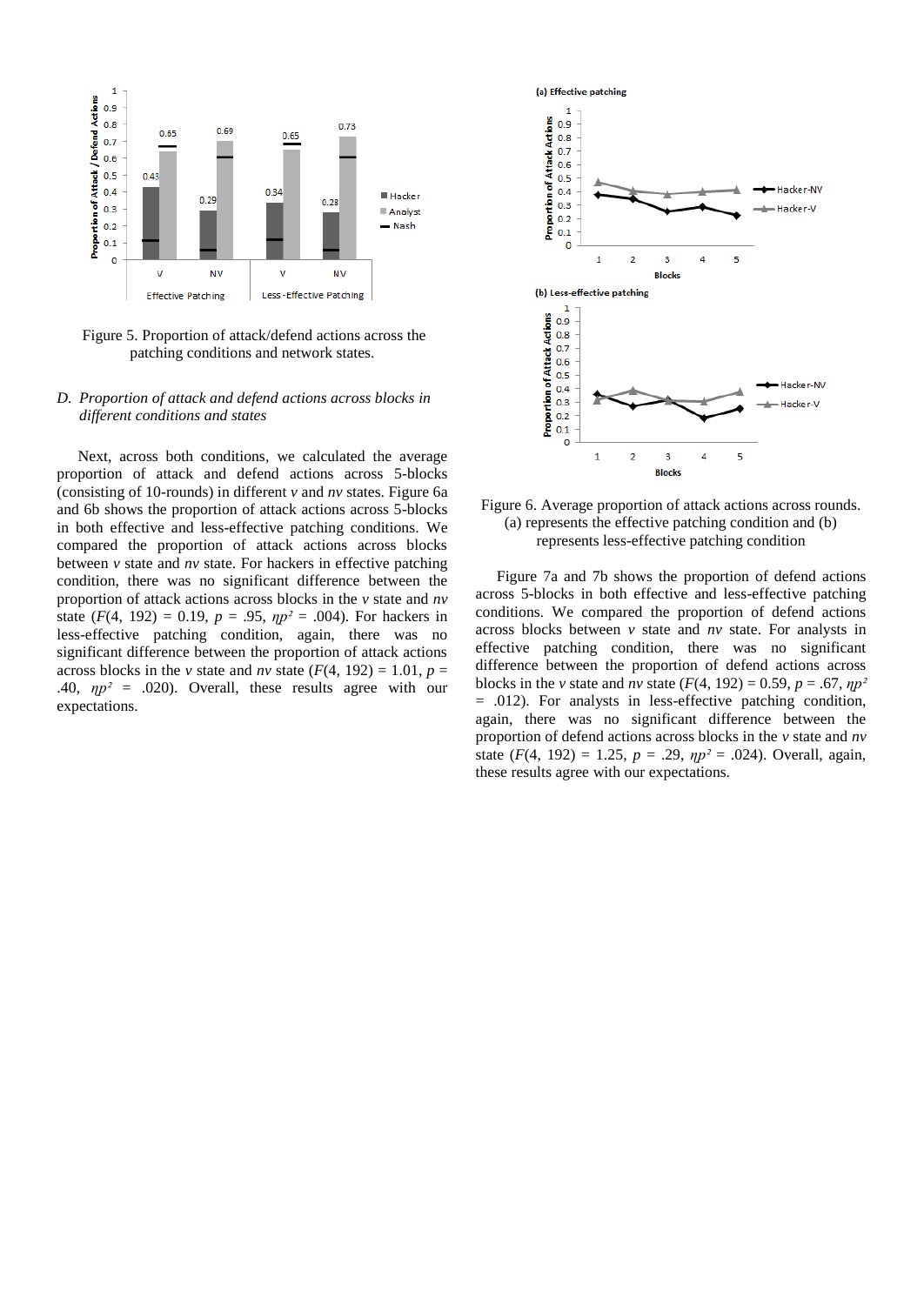(a) Effective patching



Figure 7. Average proportion of defend actions across rounds. (a) represents the effective patching condition and (b) represents less-effective patching condition

### VI. DISCUSSION AND CONCLUSIONS

Due to the increase in cyber-attacks in the real-world, there is an urgent need to patch vulnerabilities present in computer networks [18]. However, this patching process may not be foolproof [19]. For example, in some cases, the patching may be effective and it may make the network lessvulnerable to cyber-attacks; however, in other cases, the patching may be less-effective and it may make the network vulnerable to cyber-attacks. In this paper, using a lab-based experiment, we investigated the influence of effectiveness of the patching processes on decision-making of hackers and analysts. Our results revealed that the proportion of attack and defend actions were similar between effective and lesseffective patching conditions. Furthermore, although the proportion of defend actions were similar between vulnerable and non-vulnerable states, the proportion of attack actions were smaller in the non-vulnerable state compared to the vulnerable state. A majority of time, both players deviated significantly from their Nash equilibria in different conditions and states. We explain these results based upon expectations from Instance-based Learning Theory (IBLT) [5, 6, 7, 8] and Behavioral Game Theory (BGT) [12].

First, we found that the proportion of attack and defend actions were similar across the two patching conditions. A likely reason for this finding is the similarity of magnitude and valance of payoffs in the two patching conditions in our experiment. As mentioned above, according to IBLT, people maximize their perceived payoff across actions, which is determined by the blended values computed for different

actions [5, 6, 7, 8 ]. As participants performing as hackers and analysts faced similar payoffs across different patching conditions, they likely possessed similar perceived payoffs in both conditions. Perhaps, it would be interesting to make the payoffs more deviant between the patching conditions as part of future research.

Second, we found that the attack and defend action proportions deviated significantly from their Nash proportions. Again, this expectation can be explained based upon IBLT. According to IBLT, human participants possess cognitive limitations on memory and recall processes and human beings tend to rely upon recency and frequency of outcomes to make their repeated decisions [6, 7]. It seemed that the reliance upon recency and frequency processes in our experiment did not allow participants to form optimal Nash expectations for their actions causing them to deviate significantly from the Nash proportions.

Third, our results revealed that although the proportion of defend actions were similar between vulnerable and nonvulnerable states, the proportion of attack actions were smaller in the non-vulnerable state compared to the vulnerable state. A likely reason for this result could be due to the similarity in defend action proportion across the two states. When analysts continue to patch computer systems in the non-vulnerable state, the hackers get penalized for their attack actions on the network. Also, the penalty for getting caught while attacking in the non-vulnerable state is much higher compared to that in the vulnerable state. As participants were asked to maximize their payoffs, as per BGT, they would tend to reduce those actions that minimize these payoffs. In summary, this reasoning likely caused hackers to reduce their attack proportions in the non-vulnerable state compared to the vulnerable state due to excessive losses in the non-vulnerable state.

Our results also revealed that analyst players did not deviate from their Nash proportions in the vulnerable state although we expected them to deviate from these Nash proportions. One likely reason for this result is that the Nash proportions were simply higher in the vulnerable state compared to those in the non-vulnerable state. As analysts continued to exhibit high patching proportions across both states, their action proportions seem to agree with the Nash proportions in the vulnerable state.

In this paper, we performed a lab-based experiment involving simple Markov security games. Although there are differences between lab-based environments and real-world environments, our results may have important implications for the real world. First, based upon our results, we expect that analysts would continue to excessively patch computer systems in the real-world irrespective of the optimality and the effectiveness of these patching decisions. Second, it seems that hackers, while attacking networks, do not seem to worry about whether computer systems are patched effectively or not. However, hackers do worry about the vulnerability of computer systems to their attacks. Thus, this perception of vulnerability is likely to influence hacker's cyber-attack decisions. In the real-world, it may be important to showcase computer networks as less vulnerable to cyber-attacks. One